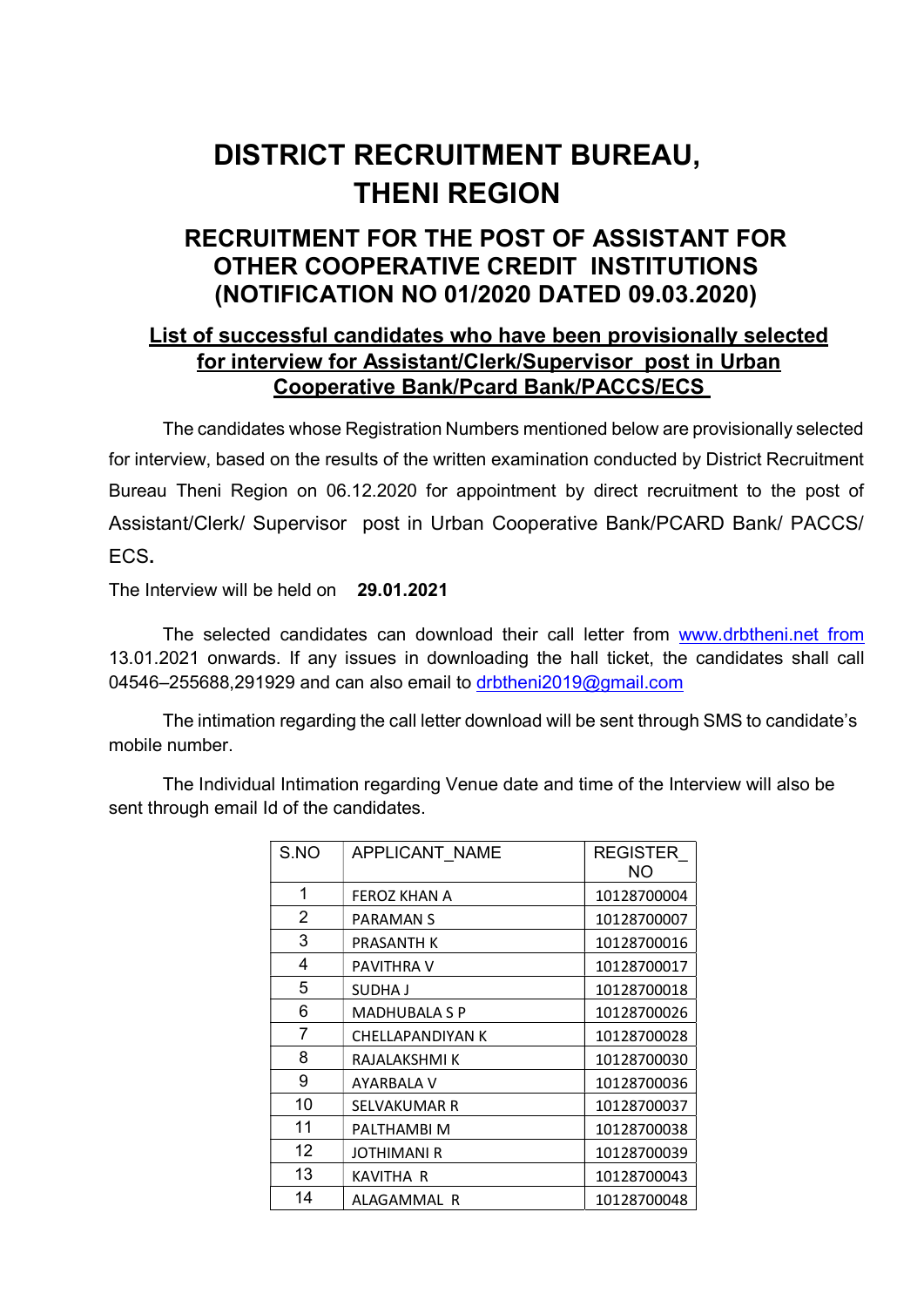| 15 | LALITHA S               | 10128700050 |
|----|-------------------------|-------------|
| 16 | SUGANYA DEVI A          | 10128700056 |
| 17 | Bharathi R              | 10128700057 |
| 18 | ANITHA M                | 10128700065 |
| 19 | ANANDARAJ A             | 10128700067 |
| 20 | RATHNA PANDEESWARI N    | 10128700082 |
| 21 | <b>VENEESHWARI S</b>    | 10128700099 |
| 22 | PAVALAKODI S            | 10128700100 |
| 23 | JAGGAIYAN N             | 10128700101 |
| 24 | <b>GANESAN C</b>        | 10128700105 |
| 25 | <b>GANGASUTHAN S</b>    | 10128700110 |
| 26 | AMUDHA P                | 10128700112 |
| 27 | <b>GOWRIP</b>           | 10128700113 |
| 28 | SANGEETHA T             | 10128700129 |
| 29 | ASHOK KUMAR P           | 10128700131 |
| 30 | PADMA K                 | 10128700135 |
| 31 | JEYALAKSHMI V           | 10128700136 |
| 32 | MAHESHBABU B            | 10128700148 |
| 33 | LAKSHMI PRABA S         | 10128700151 |
| 34 | SANTHANAUMAPATHI V      | 10128700152 |
| 35 | SUGANTHI P              | 10128700167 |
| 36 | SANGEETHA M A           | 10128700173 |
| 37 | SIVASANDHIYA G          | 10128700184 |
| 38 | YAMUNA C                | 10128700187 |
| 39 | MUTHURAMAKRISHNAN C     | 10128700190 |
| 40 | PITCHAIMANI K           | 10128700191 |
| 41 | ARIF AHAMED A           | 10128700194 |
| 42 | RAJ KUMAR K             | 10128700200 |
| 43 | <b>SUMATHIS</b>         | 10128700202 |
| 44 | MUJUNABIN A             | 10128700212 |
| 45 | <b>BUVANESWARI A</b>    | 10128700215 |
| 46 | VISHNU CHAKKARAVARTHI C | 10128700224 |
| 47 | CHANDRASEKARAN M        | 10128700226 |
| 48 | SEENIVASAGA KUMAR V R   | 10128700229 |
| 49 | VANITHA P               | 10128700234 |

## Note:

1. The candidates whose Name and Registration Numbers for Assistant/Clerk/Supervisor post in Urban Cooperative Bank/PCARD Bank/PACCS/ECS found in the above list, have been admitted provisionally to the Interview based on the marks obtained by them in the Written Examination and with reference to the rule of reservation for appointments prescribed by the Government of Tamil Nadu.

2. The admission to the interview is only provisional and subject to verification and acceptance of their claim in their online application towards age, educational qualification (10 +2 +3 Pattern), cooperative training, religion, community, PSTM etc through original documents. If any of their claims is found false or incorrect, they will not be admitted to the Interview.